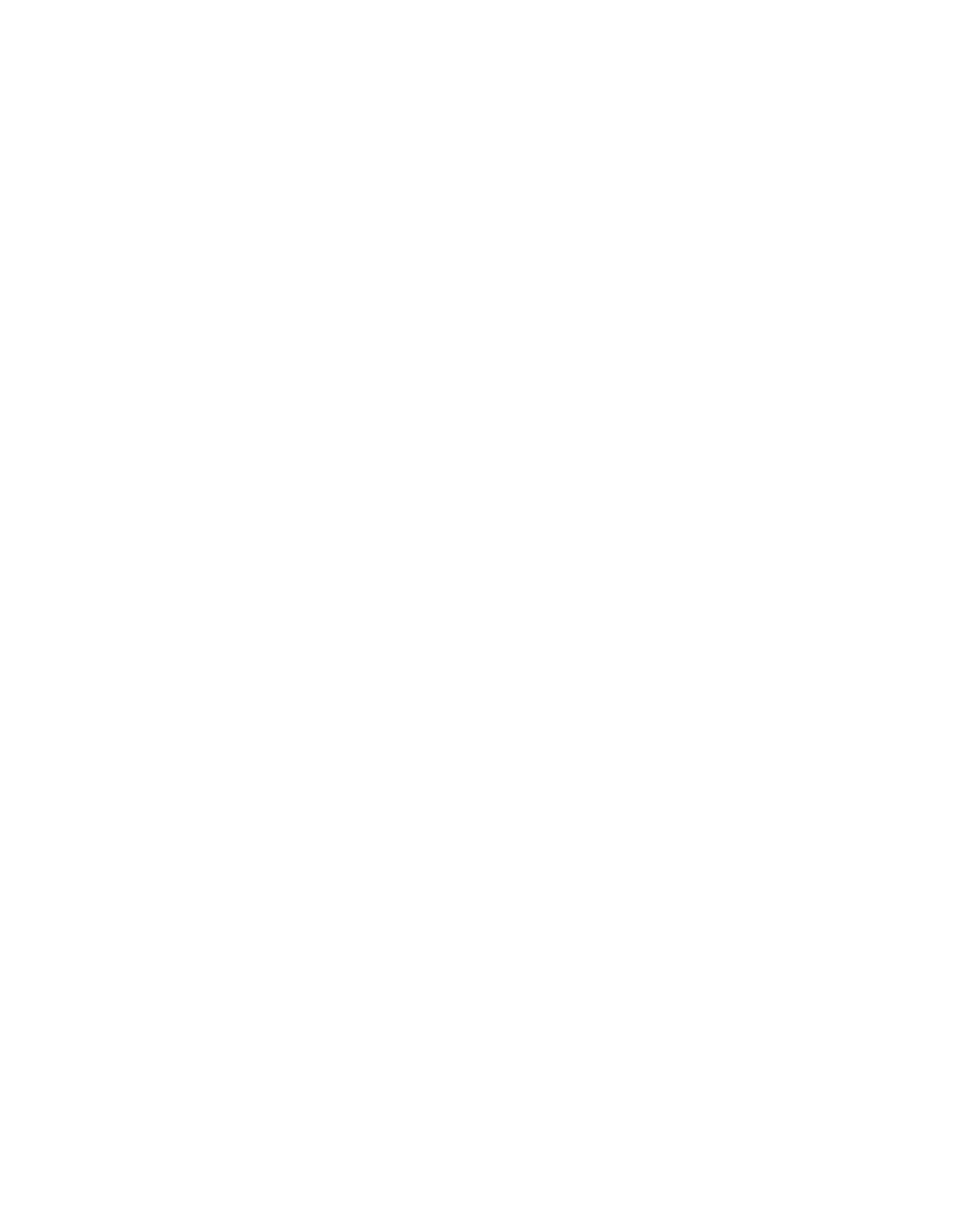### *Contents*

#### *Credits and Acknowledgments* **xi**

#### *Introduction* **xiii**

- **1** *Distributed Constraint Satisfaction* **1**
	- 1.1 Defining distributed constraint satisfaction problems 2
	- 1.2 Domain-pruning algorithms 5
	- 1.3 Heuristic search algorithms 9
		- 1.3.1 The asynchronous backtracking algorithm 10
		- 1.3.2 A simple example 12
		- 1.3.3 An extended example: the four-queen problem 13
		- 1.3.4 Beyond the ABT algorithm 17
	- 1.4 History and references 18

#### **2** *Distributed Optimization* **19**

- 2.1 Distributed dynamic programming for path planning 19
	- 2.1.1 Asynchronous dynamic programming 19
	- 2.1.2 Learning real-time A<sup>\*</sup> 21
- 2.2 Action selection in multiagent MDPs 22
- 2.3 Negotiation, auctions and optimization 28
	- 2.3.1 Introduction: from contract nets to auction-like optimization 28
	- 2.3.2 The assignment problem and linear programming 31
	- 2.3.3 The scheduling problem and integer programming 37
- 2.4 Social laws and conventions 45
- 2.5 History and references 47

#### **3** *Introduction to Noncooperative Game Theory: Games in Normal Form* **49**

- 3.1 Self-interested agents 49
	- 3.1.1 Example: friends and enemies 50
	- 3.1.2 Preferences and utility 51
- 3.2 Games in normal form 56
	- 3.2.1 Example: the TCP user's game 56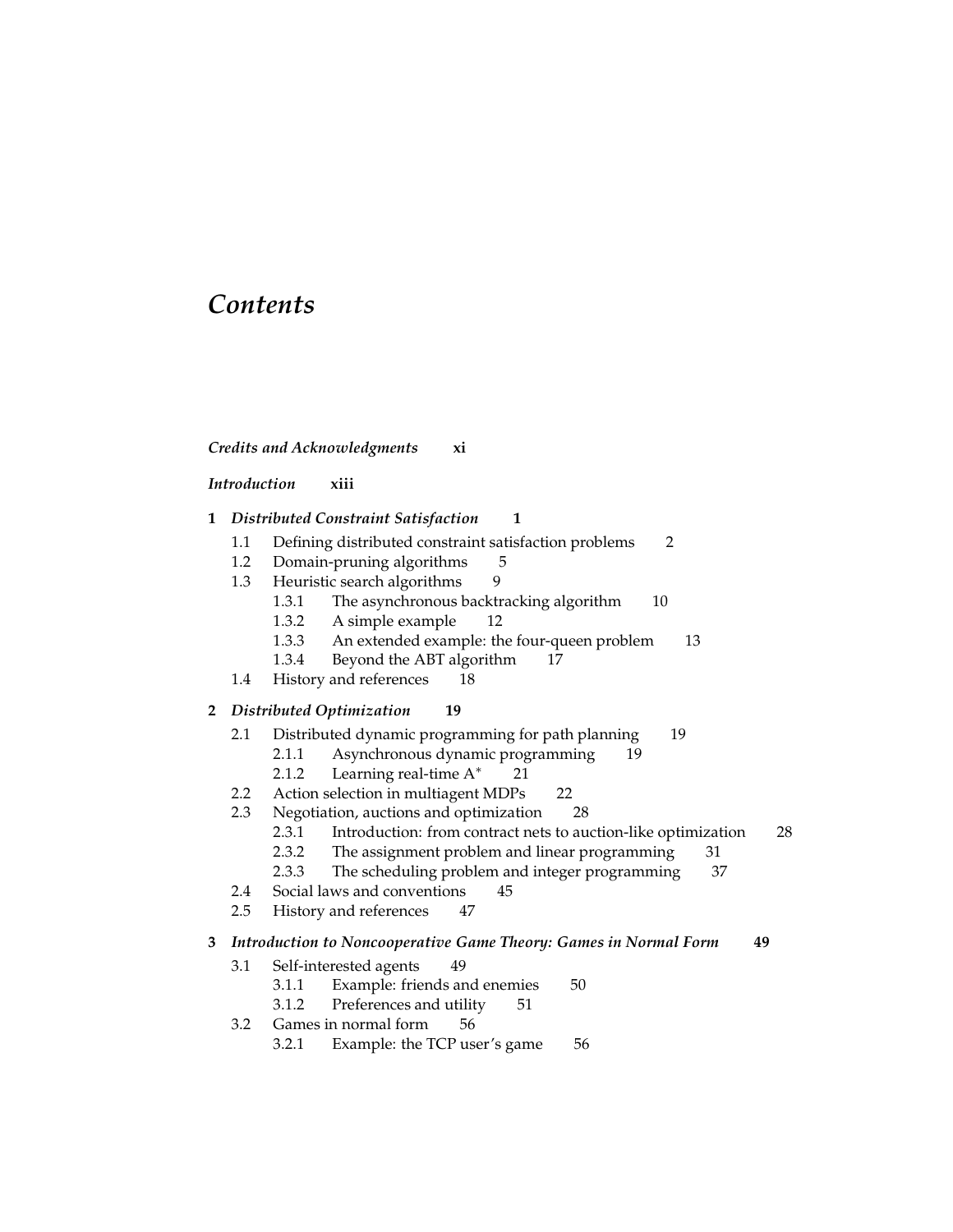*iv Contents*

- 3.2.2 Definition of games in normal form 57
- 3.2.3 More examples of normal-form games 58
- 3.2.4 Strategies in normal-form games 61
- 3.3 Analyzing games: from optimality to equilibrium 63
	- 3.3.1 Pareto optimality 63
	- 3.3.2 Defining best response and Nash equilibrium 64
	- 3.3.3 Finding Nash equilibria 65
	- 3.3.4 Nash's theorem: proving the existence of Nash equilibria 68
- 3.4 Further solution concepts for normal-form games 75
	- 3.4.1 Maxmin and minmax strategies 76
	- 3.4.2 Minimax regret 79
	- 3.4.3 Removal of dominated strategies 81
	- 3.4.4 Rationalizability 84
	- 3.4.5 Correlated equilibrium 86
	- 3.4.6 Trembling-hand perfect equilibrium 88
	- 3.4.7 *ǫ*-Nash equilibrium 88
- 3.5 History and references 90
- **4** *Computing Solution Concepts of Normal-Form Games* **93**
	- 4.1 Computing Nash equilibria of two-player, zero-sum games 93
	- 4.2 Computing Nash equilibria of two-player, general-sum games 95
		- 4.2.1 Complexity of computing a sample Nash equilibrium 96
		- 4.2.2 An LCP formulation and the Lemke–Howson algorithm 97
		- 4.2.3 Searching the space of supports 106
		- 4.2.4 Beyond sample equilibrium computation 109
	- 4.3 Computing Nash equilibria of *n*-player, general-sum games 110
	- 4.4 Computing maxmin and minmax strategies for two-player, general-sum games 113
	- 4.5 Identifying dominated strategies 114
		- 4.5.1 Domination by a pure strategy 115
		- 4.5.2 Domination by a mixed strategy 116
		- 4.5.3 Iterated dominance 118
	- 4.6 Computing correlated equilibria of *n*-player normal-form games 119
	- 4.7 History and references 121

#### **5** *Games with Sequential Actions: Reasoning and Computing with the Extensive Form* **123**

- 5.1 Perfect-information extensive-form games 123
	- 5.1.1 Definition 124
	- 5.1.2 Strategies and equilibria 125
	- 5.1.3 Subgame-perfect equilibrium 127
	- 5.1.4 Computing equilibria: backward induction 130
- 5.2 Imperfect-information extensive-form games 136 5.2.1 Definition 136

© Shoham and Leyton-Brown, 2008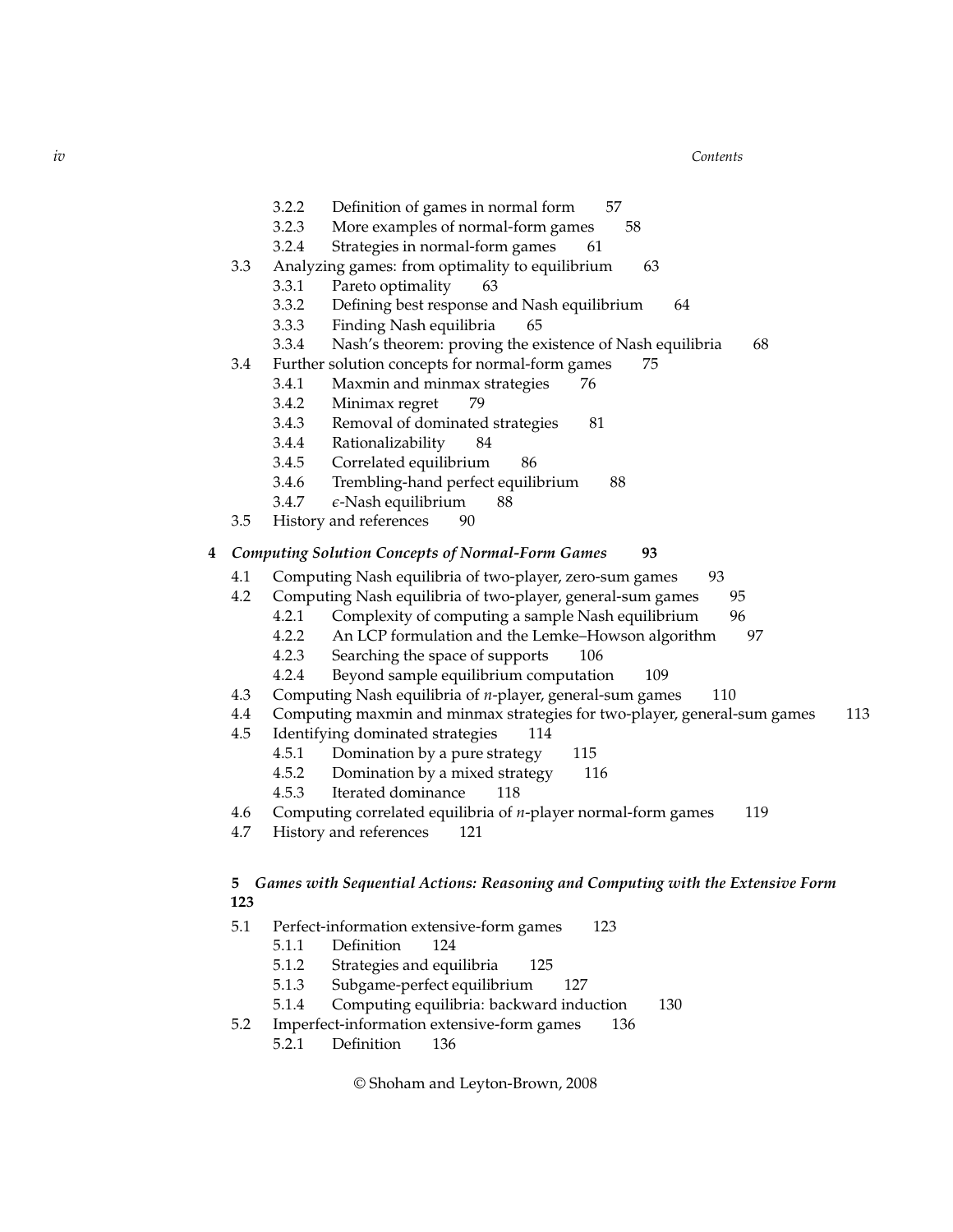*Contents v*

- 5.2.2 Strategies and equilibria 137
- 5.2.3 Computing equilibria: the sequence form 140
- 5.2.4 Sequential equilibrium 149
- 5.3 History and references 152
- **6** *Richer Representations: Beyond the Normal and Extensive Forms* **153**
	- 6.1 Repeated games 154
		- 6.1.1 Finitely repeated games 155
		- 6.1.2 Infinitely repeated games 156
		- 6.1.3 "Bounded rationality": repeated games played by automata 159
	- 6.2 Stochastic games 166
		- 6.2.1 Definition 166
		- 6.2.2 Strategies and equilibria 167
		- 6.2.3 Computing equilibria 168
	- 6.3 Bayesian games 169
		- 6.3.1 Definition 171
		- 6.3.2 Strategies and equilibria 174
		- 6.3.3 Computing equilibria 177
		- 6.3.4 *Ex post* equilibria 180
	- 6.4 Congestion games 180
		- 6.4.1 Definition 181
		- 6.4.2 Computing equilibria 182
		- 6.4.3 Potential games 183
		- 6.4.4 Nonatomic congestion games 185
		- 6.4.5 Selfish routing and the price of anarchy 187
	- 6.5 Computationally motivated compact representations 192
		- 6.5.1 The expected utility problem 192
		- 6.5.2 Graphical games 195
		- 6.5.3 Action-graph games 197
		- 6.5.4 Multiagent influence diagrams 199
		- 6.5.5 GALA 202
	- 6.6 History and references 203
- **7** *Learning and Teaching* **205**
	- 7.1 Why the subject of "learning" is complex 205
		- 7.1.1 The interaction between learning and teaching 205
		- 7.1.2 What constitutes learning? 207
		- 7.1.3 If learning is the answer, what is the question? 208
	- 7.2 Fictitious play 212
	- 7.3 Rational learning 217
	- 7.4 Reinforcement learning 222
		- 7.4.1 Learning in unknown MDPs 222
		- 7.4.2 Reinforcement learning in zero-sum stochastic games 223
		- 7.4.3 Beyond zero-sum stochastic games 226

*Multiagent Systems*, draft of March 28, 2008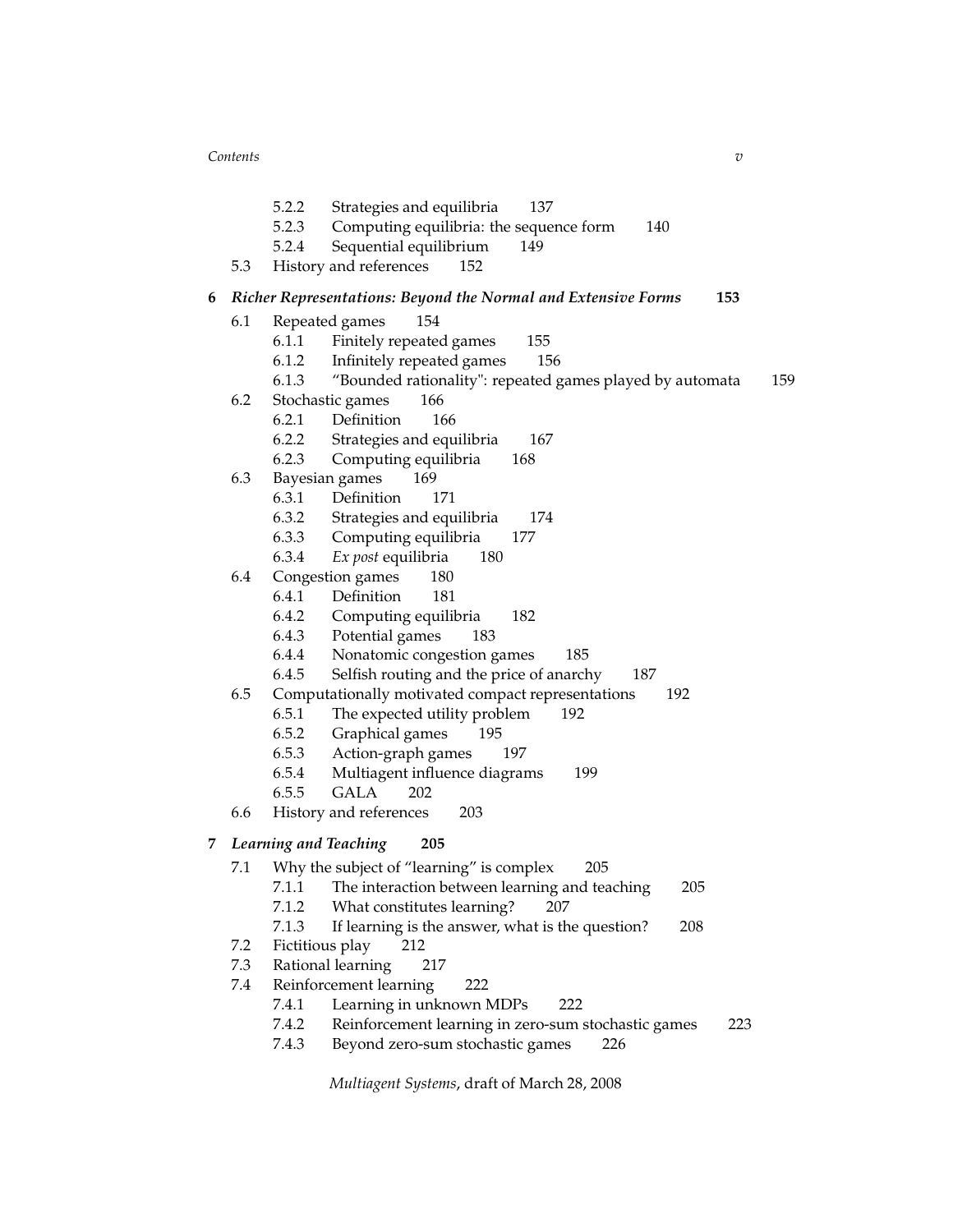|   | $7.5\,$              | 7.4.4<br>Belief-based reinforcement learning<br>227<br>227<br>No-regret learning and universal consistency                                                                                                                                                                                               |  |  |  |  |  |
|---|----------------------|----------------------------------------------------------------------------------------------------------------------------------------------------------------------------------------------------------------------------------------------------------------------------------------------------------|--|--|--|--|--|
|   | 7.6<br>7.7           | Targeted learning<br>228<br>Evolutionary learning and other large-population models<br>230<br>The replicator dynamic<br>7.7.1<br>231<br>7.7.2<br>Evolutionarily stable strategies<br>235                                                                                                                 |  |  |  |  |  |
|   | 7.8                  | Agent-based simulation and emergent conventions<br>7.7.3<br>237<br>History and references<br>240                                                                                                                                                                                                         |  |  |  |  |  |
| 8 | Communication<br>243 |                                                                                                                                                                                                                                                                                                          |  |  |  |  |  |
|   | 8.1<br>8.2<br>8.3    | "Doing by talking" I: cheap talk<br>243<br>"Talking by doing": signaling games<br>247<br>"Doing by talking" II: speech-act theory<br>250<br>Speech acts<br>8.3.1<br>250<br>8.3.2<br>Rules of conversation<br>251<br>8.3.3<br>A game-theoretic view of speech acts<br>253<br>8.3.4<br>Applications<br>256 |  |  |  |  |  |
|   | 8.4                  | History and references<br>260                                                                                                                                                                                                                                                                            |  |  |  |  |  |
| 9 |                      | <b>Aggregating Preferences: Social Choice</b><br>263                                                                                                                                                                                                                                                     |  |  |  |  |  |
|   | 9.1                  | Introduction<br>263<br>Example: plurality voting<br>263<br>9.1.1                                                                                                                                                                                                                                         |  |  |  |  |  |
|   | 9.2                  | A formal model<br>264                                                                                                                                                                                                                                                                                    |  |  |  |  |  |
|   | 9.3                  | Voting<br>266                                                                                                                                                                                                                                                                                            |  |  |  |  |  |
|   |                      | 9.3.1<br>Voting methods<br>266                                                                                                                                                                                                                                                                           |  |  |  |  |  |
|   | 9.4                  | Voting paradoxes<br>9.3.2<br>268<br>Existence of social functions<br>270                                                                                                                                                                                                                                 |  |  |  |  |  |
|   |                      | Social welfare functions<br>9.4.1<br>270                                                                                                                                                                                                                                                                 |  |  |  |  |  |
|   |                      | 9.4.2<br>Social choice functions<br>274                                                                                                                                                                                                                                                                  |  |  |  |  |  |
|   | 9.5                  | Ranking systems<br>277                                                                                                                                                                                                                                                                                   |  |  |  |  |  |
|   | 9.6                  | History and references<br>281                                                                                                                                                                                                                                                                            |  |  |  |  |  |
|   |                      | 10  Protocols for Strategic Agents: Mechanism Design<br>283                                                                                                                                                                                                                                              |  |  |  |  |  |
|   | 10.1                 | 283<br>Introduction                                                                                                                                                                                                                                                                                      |  |  |  |  |  |
|   |                      | 10.1.1 Example: strategic voting<br>283                                                                                                                                                                                                                                                                  |  |  |  |  |  |
|   | 10.2                 | 10.1.2 Example: buying a shortest path<br>284<br>Mechanism design with unrestricted preferences<br>285                                                                                                                                                                                                   |  |  |  |  |  |
|   |                      | 10.2.1<br>Implementation<br>286                                                                                                                                                                                                                                                                          |  |  |  |  |  |
|   |                      | 10.2.2<br>The revelation principle<br>288                                                                                                                                                                                                                                                                |  |  |  |  |  |
|   |                      | Impossibility of general, dominant-strategy implementation<br>10.2.3<br>290                                                                                                                                                                                                                              |  |  |  |  |  |
|   | 10.3                 | Quasilinear preferences<br>290<br>Risk attitudes<br>10.3.1<br>291                                                                                                                                                                                                                                        |  |  |  |  |  |
|   |                      | 10.3.2<br>Mechanism design in the quasilinear setting<br>294                                                                                                                                                                                                                                             |  |  |  |  |  |
|   | 10.4                 | Efficient mechanisms<br>298                                                                                                                                                                                                                                                                              |  |  |  |  |  |
|   |                      | 10.4.1<br>Groves mechanisms<br>299                                                                                                                                                                                                                                                                       |  |  |  |  |  |
|   |                      |                                                                                                                                                                                                                                                                                                          |  |  |  |  |  |

© Shoham and Leyton-Brown, 2008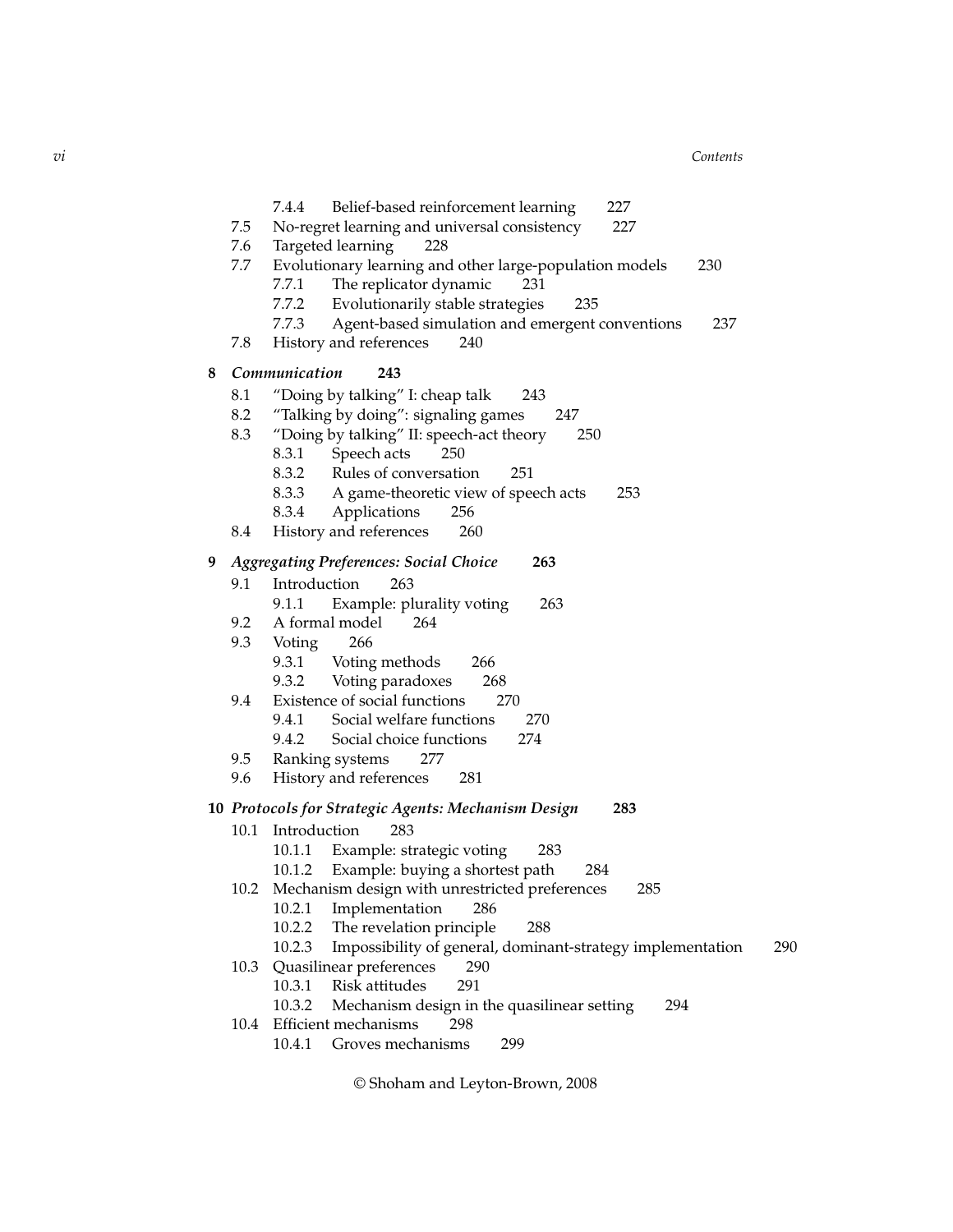*Contents vii*

|      | 10.4.2        | The VCG mechanism<br>303                                    |
|------|---------------|-------------------------------------------------------------|
|      |               | 10.4.3 VCG and individual rationality<br>305                |
|      |               | 10.4.4 VCG and weak budget balance<br>307                   |
|      |               | 10.4.5 Drawbacks of VCG<br>308                              |
|      |               | 10.4.6 Budget balance and efficiency<br>312                 |
|      | 10.4.7        | The AGV mechanism<br>312                                    |
| 10.5 |               | Beyond efficiency<br>313                                    |
|      | 10.5.1        | What else can be implemented in dominant strategies?<br>314 |
|      | 10.5.2        | Tractable Groves mechanisms<br>316                          |
| 10.6 |               | Computational applications of mechanism design<br>318       |
|      | 10.6.1        | Task scheduling<br>318                                      |
|      |               | 10.6.2 Bandwidth allocation in computer networks<br>321     |
|      |               | 10.6.3 Multicast cost sharing<br>323                        |
|      |               | 10.6.4 Two-sided matching<br>327                            |
|      |               | 10.7 Constrained mechanism design<br>332                    |
|      |               | 10.7.1 Contracts<br>333                                     |
|      | 10.7.2 Bribes | 335                                                         |
|      |               | 10.7.3 Mediators<br>336                                     |
|      |               | 10.8 History and references<br>337                          |
|      |               | 341                                                         |
|      |               | 11 Protocols for Multiagent Resource Allocation: Auctions   |
| 11.1 |               | Single-good auctions<br>341                                 |
|      | 11.1.1        | Canonical auction families<br>342                           |
|      | 11.1.2        | Auctions as Bayesian mechanisms<br>344                      |
|      | 11.1.3        | Second-price, Japanese, and English auctions<br>345         |
|      | 11.1.4        | First-price and Dutch auctions<br>347                       |
|      |               | 11.1.5 Revenue equivalence<br>350                           |
|      |               | 11.1.6 Risk attitudes<br>352                                |
|      |               | 11.1.7 Auction variations<br>354                            |
|      |               | 11.1.8 "Optimal" (revenue-maximizing) auctions<br>356       |
|      |               | 11.1.9 Collusion<br>357                                     |
|      |               | 11.1.10 Interdependent values<br>361                        |
| 11.2 |               | Multiunit auctions<br>364                                   |
|      | 11.2.1        | Canonical auction families<br>364                           |
|      | 11.2.2        | Single-unit demand<br>365                                   |
|      |               | 11.2.3 Beyond single-unit demand<br>368                     |
|      | 11.2.4        | 370<br>Unlimited supply: random sampling auctions           |
|      | 11.2.5        | 372<br>Position auctions                                    |
| 11.3 |               | Combinatorial auctions<br>375                               |
|      | 11.3.1        | Simple combinatorial auction mechanisms<br>377              |
|      | 11.3.2        | The winner determination problem<br>378                     |
|      | 11.3.3        | Expressing a bid: bidding languages<br>381                  |

- 11.3.4 Iterative mechanisms 386
- 11.3.5 A tractable mechanism 389

*Multiagent Systems*, draft of March 28, 2008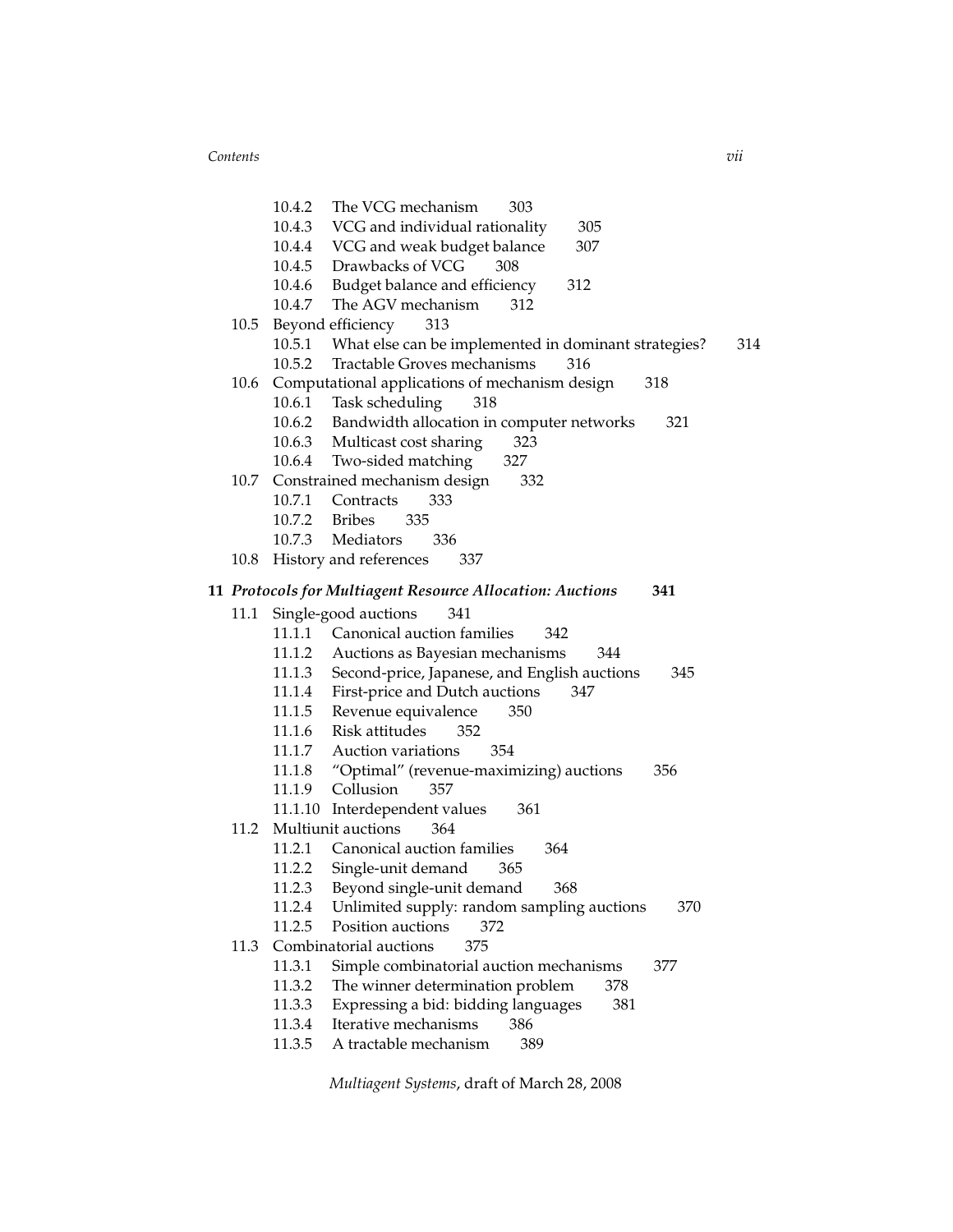*viii Contents*

- 11.4 Exchanges 390
	- 11.4.1 Two-sided auctions 391
	- 11.4.2 Prediction markets 392
- 11.5 History and references 393

#### **12** *Teams of Selfish Agents: An Introduction to Coalitional Game Theory* **397**

- 12.1 Coalitional games with transferable utility 397
	- 12.1.1 Definition 398
	- 12.1.2 Examples 398
	- 12.1.3 Classes of coalitional games 400
- 12.2 Analyzing coalitional games 401
	- 12.2.1 The Shapley value 402
	- 12.2.2 The core 405
	- 12.2.3 Refining the core: *ε*-core, least core, and nucleolus 408
- 12.3 Compact representations of coalitional games 411
	- 12.3.1 Weighted majority games and weighted voting games 411
	- 12.3.2 Weighted graph games 412
	- 12.3.3 Capturing synergies: a representation for superadditive games 414
	- 12.3.4 A decomposition approach: multi-issue representation 415
	- 12.3.5 A logical approach: marginal contribution nets 416
- 12.4 Further directions 418
	- 12.4.1 Alternative coalitional game models 418
	- 12.4.2 Advanced solution concepts 420
- 12.5 History and references 421

#### **13** *Logics of Knowledge and Belief* **423**

- 13.1 The partition model of knowledge 423
	- 13.1.1 Muddy children and warring generals 423
	- 13.1.2 Formalizing intuitions about the partition model 424
- 13.2 A detour to modal logic 427
	- 13.2.1 Syntax 428
	- 13.2.2 Semantics 429
	- 13.2.3 Axiomatics 429
	- 13.2.4 Modal logics with multiple modal operators 430
	- 13.2.5 Remarks about first-order modal logic 430
- 13.3 **S5**: An axiomatic theory of the partition model 431
- 13.4 Common knowledge, and an application to distributed systems 434
- 13.5 Doing time and an application to robotics 438
	- 13.5.1 Termination conditions for motion planning 438
	- 13.5.2 Coordinating robots 442
- 13.6 From knowledge to belief 444
- 13.7 Combining knowledge and belief (and revisiting knowledge) 445
- 13.8 History and references 451
- **14** *Beyond Belief: Probability, Dynamics and Intention* **453**

© Shoham and Leyton-Brown, 2008